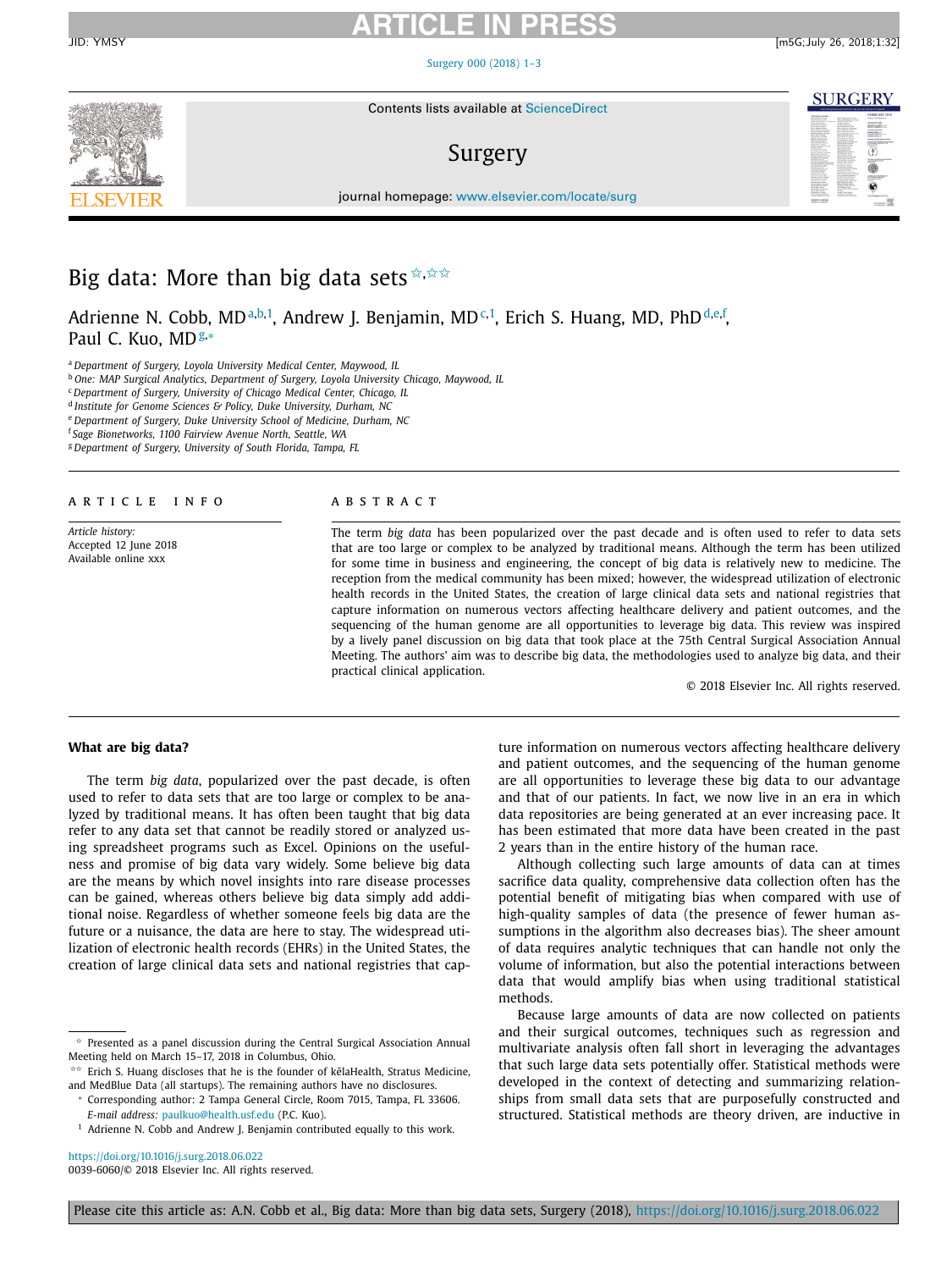# **ARTICLE IN PRESS** JID: YMSY [m5G;July 26, 2018;1:32]

2 *A.N. Cobb et al. / Surgery 000 (2018) 1–3*

nature, and have a confirmatory approach. Alternatively, newer data science methodologies are utilized to discover new patterns and new knowledge in data sets that are realistic, opportunistic, and often messy. These newer methodologies are data driven, are deductive in nature, and have an exploratory approach. Inappropriate use of statistical approaches with "big data" may lead to finding a "signal" in any large enough data set, even if it is just noise. In addition, machine learning algorithms are often better able to make more accurate predictions when used with large data sets.<sup>[1](#page-2-0)</sup>

One of the more promising data science tools available to researchers to make accurate predictions from data is machine learning. Machine learning is a subfield of artificial intelligence focused on constructing algorithms that can learn from and make predictions on data. Although the term *machine learning* was first coined in 1959 by Arthur Samuel, it was not until recently that advances in computing power and accessibility have allowed for widespread utilization of machine learning algorithms as "big data sets" have become more readily available. Machine learning is often thought of as an algorithm that learns to perform a task or make a decision automatically from data as opposed to being explicitly programmed. In reality, however, machine learning and statistics exist along a continuum from fully human-guided data analysis to fully machine-guided data analysis.<sup>[2](#page-2-0)</sup> The fewer human assumptions placed in an algorithm, the higher up it moves on the spectrum of machine learning.

### **Supervised and unsupervised learning**

Machine learning algorithms can "learn" in two fundamentally different ways: supervised and unsupervised. Supervised machine learning algorithms are trained using examples of a known output or target. The goal is to create a model that is capable of predicting the desired target from a novel data set. Supervised machine learning is often done in the context of classification or regression. Example algorithms include logistic regression, support vector machines, artificial neural networks, and random forests. The goal is to create a model that will take input data and produce correct output data (which are determined from the training data). Alternatively, unsupervised machine learning is used with unlabeled data and is used to find naturally occurring patterns or groupings within the data. Interpreting the results of unsupervised machine learning algorithms is inherently more difficult, and often the utility of findings is determined by performance in subsequent super-vised learning tasks.<sup>[3](#page-2-0)</sup>

Another major advantage of machine learning algorithms is the ability of the models to "evolve" over time. As the model is used, it produces feedback data, which, in combination with collection of new data, allow the model to continue refining itself. As long as a sufficient stream of data is available, the predictive capacity of the model will continue to improve and can even adapt to changes in the underlying phenomenon being measured.

Machine learning also has fundamentally changed the types of raw data that can be analyzed. For example, consider a medical image such as that obtained with computed tomography (CT). Previously, we might have used as data points the interpretation of the scan by a radiologist or the size of a lesion; however, with advances in computational power, algorithms such as convolutional neural networks can analyze an image on a pixel-bypixel basis. These pixels are analyzed and allow the algorithm to identify lung nodules and predict the presence or development of Alzheimer's disease. $4$  Given that the International Business Machines researchers estimate that medical images now account for 90% of all imaging data, the promise of machine learning to analyze the raw data contained within medical images will surely lead to advances in the future.

# **Examples of machine learning**

Because of access to such large data sources and advances in computing power over the last decade, advanced machine learning algorithms have become more practical and useful as tools for analysis and prediction. This advance is key, because traditional statistical analyses are often overwhelmed not only by the sheer volume of data, but also by the inability to deal with nonlinear data. We discuss three machine learning algorithms commonly used to deal with big data: support vector machines, random forest models, and computational neural networks.

Support vector machines (SVMs) constitute a supervised learning method that can be used for both classification and regression. Existing data train the algorithm to then classify new or test data. SVMs perform classification through the development of a multidimensional hyperplane that partitions variables into groups. Both linear and nonlinear data can be used to train the algorithm. There are four main tuning parameters in SVM. The first, "kernel," defines whether we want a linear separation as opposed to a circular line, depending on the amount of transformation needed. The "regularization parameter" tells SVM optimization how much you want to avoid misclassifying each training sample. The "gamma parameter" determines how far the influence of a single training example reaches, with low values being "close" and high values being "far." Last but most important is the "margin," which describes how far each respective class is from the line of separation.<sup>[5](#page-2-0)</sup> The goal of SVMs is to create a maximum-margin hyperplane that lies in a transformed input space and splits the example classes, while maximizing the distance to the nearest cleanly split examples.<sup>[6](#page-2-0)</sup> SVMs are useful in real-life, practical classification problems, such as text categorization and facial recognition, $\frac{7}{1}$  $\frac{7}{1}$  $\frac{7}{1}$  both of which have potential indications in healthcare. With the advent of EHRs, there are an abundance of unstructured data in the form of progress notes, discharge summaries, and other written communications that could potentially be useful in improving healthcare quality. SVMs have tremendous potential to help people better organize electronic resources. The same algorithms utilized for face recognition can be applied to evaluation of modalities such as magnetic resonance imaging.<sup>[7](#page-2-0)</sup>

A decision tree is a model that splits data variables at discrete cut points, which are then often depicted graphically as "branches of a tree." Traditional decisions trees often have subpar predictive ability and are prone to overfitting; however, there are modified decision tree models, such as random forest (RF) models, which provide significantly improved predictive accuracy. RF models are a form of bagged tree model, where multiple trees are combined together, making the final model a collection of many trees. In addition, only random samples of predictor variables are considered at each split of the tree. These features allow RF models to automatically investigate interactions and nonlinear effects of predictors. This approach is starkly different from traditional models such as logistic regression in which such effects must be prespecified. One of the most common criticisms of machine learning is that the algorithms are "black boxes," which often leads to suspicion in the field of medicine. Advantages of RF models, however, are their ability to determine feature importance and their easy-to-visualize outputs with discrete branch points and cutoffs for several variables. In addition, when several models are tested, machine learning algorithms often outperform traditional methods such as logistic regression, with a better C statistic and clear delineation of important variables.

Convolutional neural networks (CNNs) are a deep learning algorithm used most commonly with image data. A CNN consists of a series of "nodes" inspired by the structure of the human visual cortex. In general, an advantage of CNNs is that they require minimal preprocessing, imparting an independence